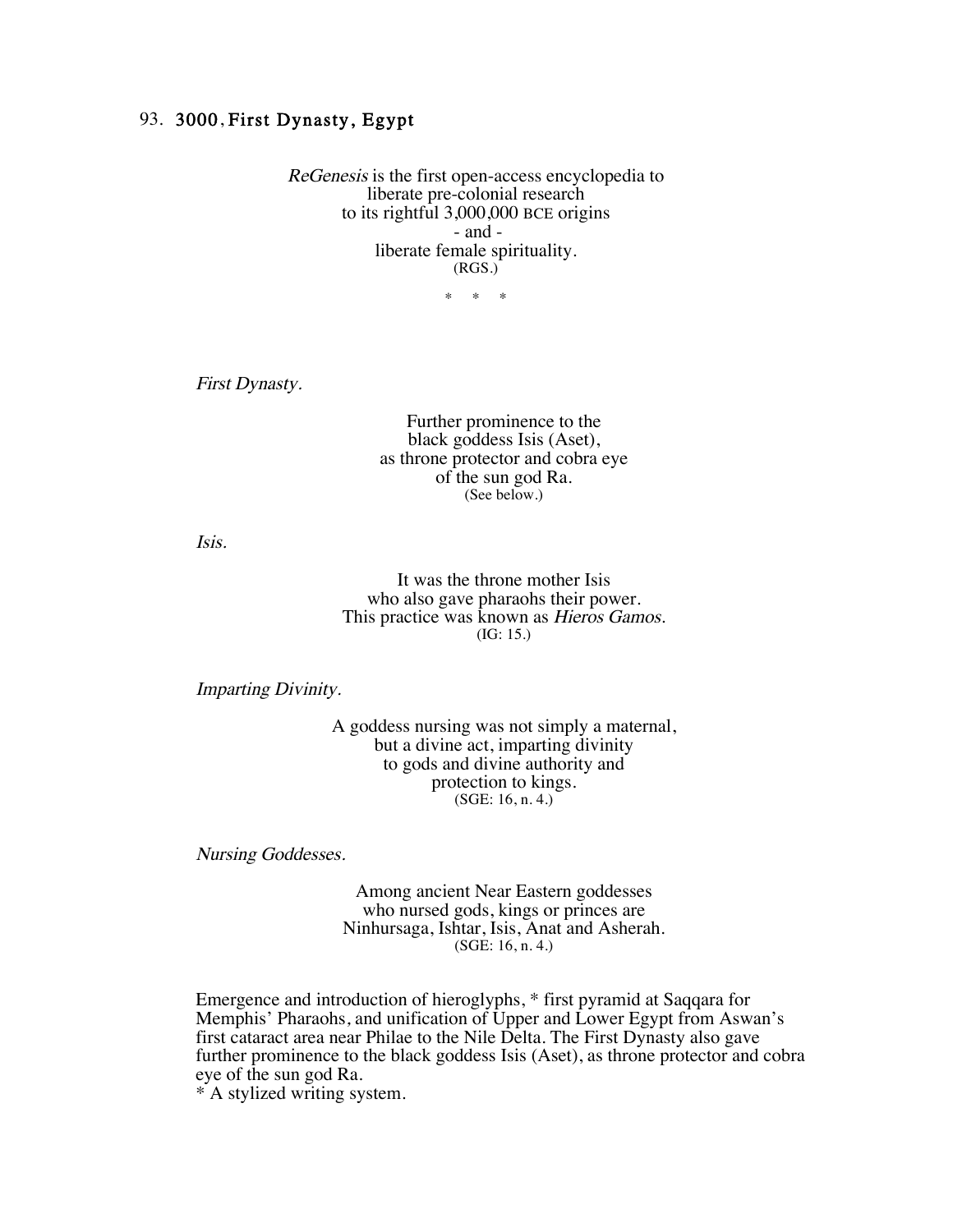In addition to cobra and eye goddess protector of the royal throne or seat of pharaohs and gods, Isis was also a winged bird goddess of death and re–birth. (The translation of Isis, Auset or Au–set is seat or throne.) (IG: 185-189, 281.) As a seated or cathedra \* bird goddess, her iconography is abbreviated wings, full thighs and buttocks. Isis' date of origin includes 4000 BCE (AD: 33), therefore echoing the bird goddesses of the Moravian  $49$  -47  $\circ$  century and Romanian 45  $\circ$ - $44<sup>*</sup>$  century. (See LOG and COG for further research on the Moravian and Romanian bird goddesses.)

\* Suggest that Isis is a cathedra deity. As discussed earlier, "cathedra is defined as the official chair or throne of one in a position of prominence" and these deities are therefore called cathedra goddesses in Re-Genesis. (RG: 29; RGS.) (RG & RGS: 7100-6300, Cathedra Goddess of the Beasts, Çatal Hüyük).

Witt says that it was the throne mother Isis who also gave pharaohs their power. This practice was known as Hieros Gamos.

Throughout the 4000 years of Egyptian history every pharaoh was [an] incarnation … and therefore was the son of Isis, the Goddess mother who had suckled and reared him. At death of the king of Egypt sped away like the spend Nile. Henceforth as Osiris he held sway over 'Those Yonder' in the shadowy kingdom of the dead (IG: 15).

According to other scholars including M. Zour, S. Farzin, and B. Aryanpour, the mother of the gods embodied unequalled preeminence including royal ascendancy to the throne through matrilineal lineage (WA). Hieros Gamos frequently included apotheosis (deification) of the king plus land stewardship (CDBL: 132-133, WDSS0: 182-3). Selected examples are: Egyptian Hatshepsut – Thothmes; Middle Elamite period Goddess Kiririsha and gods Inshoshimak and Houmban; Goddess Anahita and King Narseh's investiture (PHM: 188) as legitimacy of male kings was only through the mother's (matrilineal) side (WA: 233); Phrygian Matar Cybele (Kybele) and her son – lover Attis (CAA: 18-20, MG: 398-400); and god – son – husband Kabeiros (Kadmilos, Korybas) of Samothracian Mother Goddess (GOG: 87). (RGS: 7000, Hieros Gamos).

Additional examples of Hieros Gamos and goddesses/queens venerated alongside of male gods/kings/princes are: Hebrew Asherah – Baal/Yahweh (MOO: 376); \* Ugaritic/Canaanite Athirah – El (bull) (MOO: 376); \*\* Shekhinah – Yahweh (HG: 105-111); Babylonian Aruru (Asherah/Ashratum) – god Anu (TGA: 39, MOO: 376); Punic Tanit – Baal Hammon (MOO: 378); N. Syrian Tanit – Lord of Mount Amanus (MOO: 378); Sumerian Inanna – Dumuzi (MOO: 383); Levant Astarte – Baal (GGL: 131); Sumerian (not Semitic) Ishtar – Tammuz (MOO: 383); Greek Aphrodite – Adonis (MOO: 383); Hittite/Phrygian Cybele and Attis (SMA: 54); Adam and Eve; \*\*\* Sarah and Abraham; and Lady Ikoom, Snake Queen and mother of lord Wa'oom Uch'ab Tzi'kin, royal ruler of the Mayan Snake Dynasty c. 562 AD (TSK: 16). (Also note subsequent Mayan Snake Queen named K'abel (TSK: 16)). \* Astarte/Athart/'ttrt was 'Baal's Other Self' (GGL: 131). \*\* According to Ugaritic texts, Canaanite Athirah is Hebrew Asherah

(MOO: 376).

\*\*\* Or, Eve and Adam? (RGS: 7000, Hieros Gamos).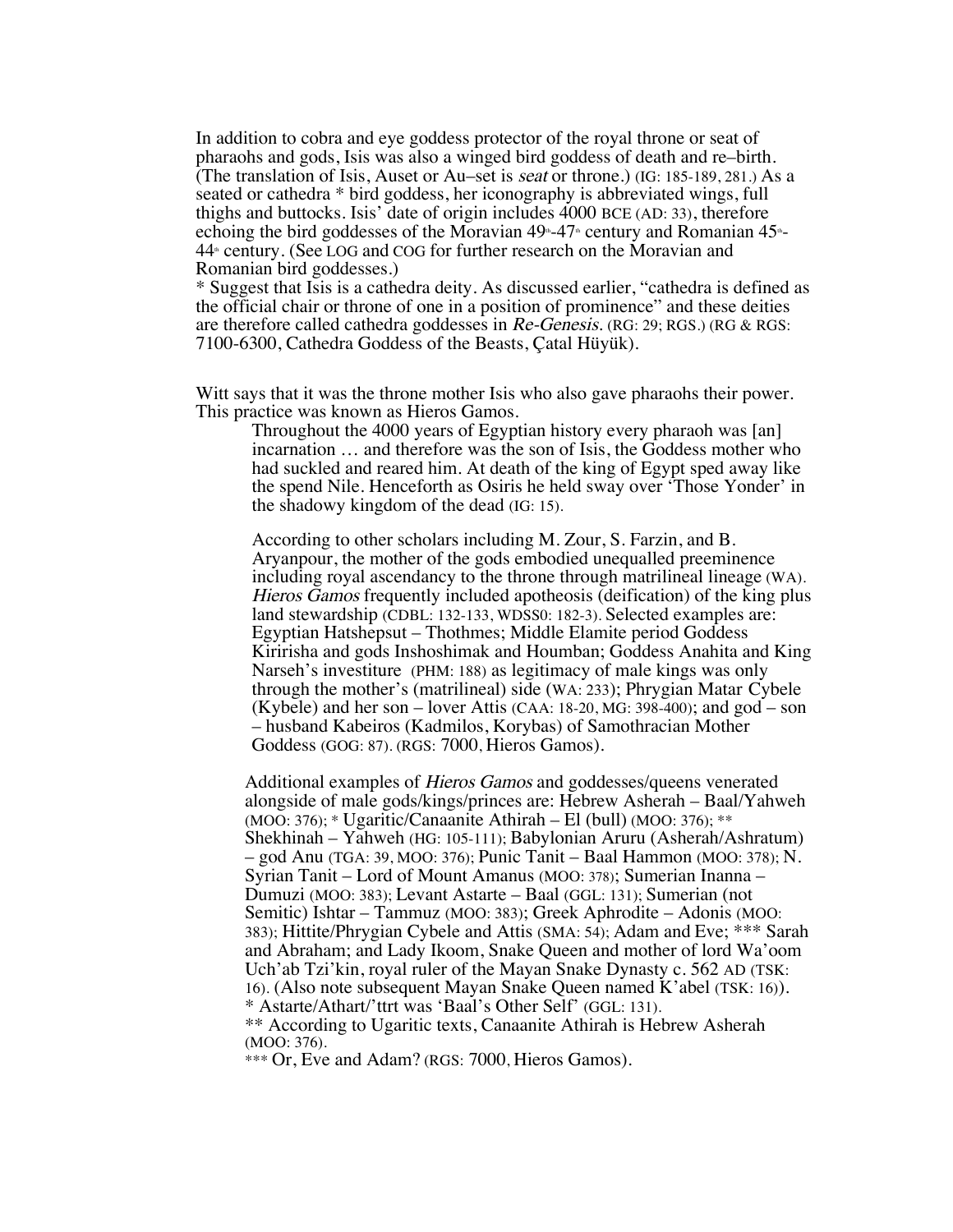Further Hieros Gamos: research: 7000-3500 (1450), Old Europe; 7000, Hieros Gamos; 4400-2500, Olympus Hera; 3200-539, Proto Elamite Goddesses and Matrilineal Aspects; 3000-1450, Gournia; 2613-2494, Hathor's Dendera (Denderah) Temple, Egypt; 1800, Re-Visioning Goddess Sarah; 1750, Hammurabian Dynasty, Babylon, Ishtar, and Inanna; 1479-1425 Tuthmosis III, Egyptian King, 1000, Ephesus, Anatolia; 900, Canaanite Libation Stand; 750-650, Cybele and King Midas, Anatolia; 323-30, Temple Kom Ombo, Egypt; and 200, Winged Victory. (RGS.)

Further bibliographic research (including numerous primary sources) on Sacred Marriages (Hieros Gamos):

- Baring, Anne, and Jules Cashford. The Myth of the Goddess: Evolution of an Image. London, England: Viking, 1991. (MG.)
- Birnbaum, Lucia Chiavola. Black Madonnas: Feminism, Religion, and Politics in Italy. Boston, MA: Northeastern University Press, 1993. (BLM.)
	- . Dark Mother: African Origins and Godmothers. San Jose, CA: Authors Choice Press, 2001. (DM.)
- Corrington, G. P. "The Milk of Salvation: Redemption by the Mother in Late Antiquity and Early Christianity." Harvard Theological Review 82.4 (1989): 393-420. (TMOS.)
- Diakonoff, I. M. "Women in Old Babylonia not under Patriarchal Authority." Journal of the Economic and Social History of the Orient 29.3 (Oct. 1986): 225-238. (WOB.) (Excellent primary sources.)
- Kerenyi, Carl. Zeus and Hera: Archetypal Image of Father, Husband and Wife. Princeton, NJ: Princeton University Press, 1975. (ZAH.) . The Gods of the Greeks. 1951. London, England: Thames and Hudson, 1982. (GOG.)
- Lapinkivi, Pirjo. The Sumerian Sacred Marriage in the Light of Comparative Evidence. Helsinki, Finland: Neo-Assyrian Text Corpus Project, 2004. (SSM.)
- Lerner, Gerda. The Creation of Patriarchy. Oxford, England: Oxford University Press, 1986. (TCOP.)
- Lutzky, Harriet. Shadday as a Goddess Epithet. Vetus Testamentum 48, Fasc. 1 (Jan. 1988): 15-36. (SGE.)
- Murray, Margaret Alice. The Splendour That Was Egypt. London, England: Sidgwick and Jackson, 1977. (STWE.)
- Neumann, Erich. The Great Mother: An Analysis of the Archetype. 2nd Ed. Trans. Ralph Manheim. Princeton NJ: Princeton University Press, 1963. (TGM.)
- Sheres, Ita and Anne Kohn Blau. The Truth about the Virgin. New York, NY: Continuum, 1995. (TAB: 93.)
- Wakeman, Mary K. "Ancient Sumer and the Women's Movement: The Process of Reaching Behind, Encompassing and Going Beyond." Journal of Feminist Studies in Religion 1.2 (Fall 1985): 7-27. (ASWM.)
- Zorich, Zach. "The Snake King's New Vassal." Archaeology 66.6 (Nov.-Dec. 2013): 16. (TSK.)

Further research about the theory and possible impact of hieroglyphics on the alphabet:

Goldwasser, Orly. "How the Alphabet Was Born from Hieroglyphs. Biblical Archaeology Review 36.2 (Mar.-Apr. 2010): 36-50. (HA.)

Further Isis research:

Bleeker, C. J. "Isis and Hathor: Two Ancient Egyptian Goddesses." Book of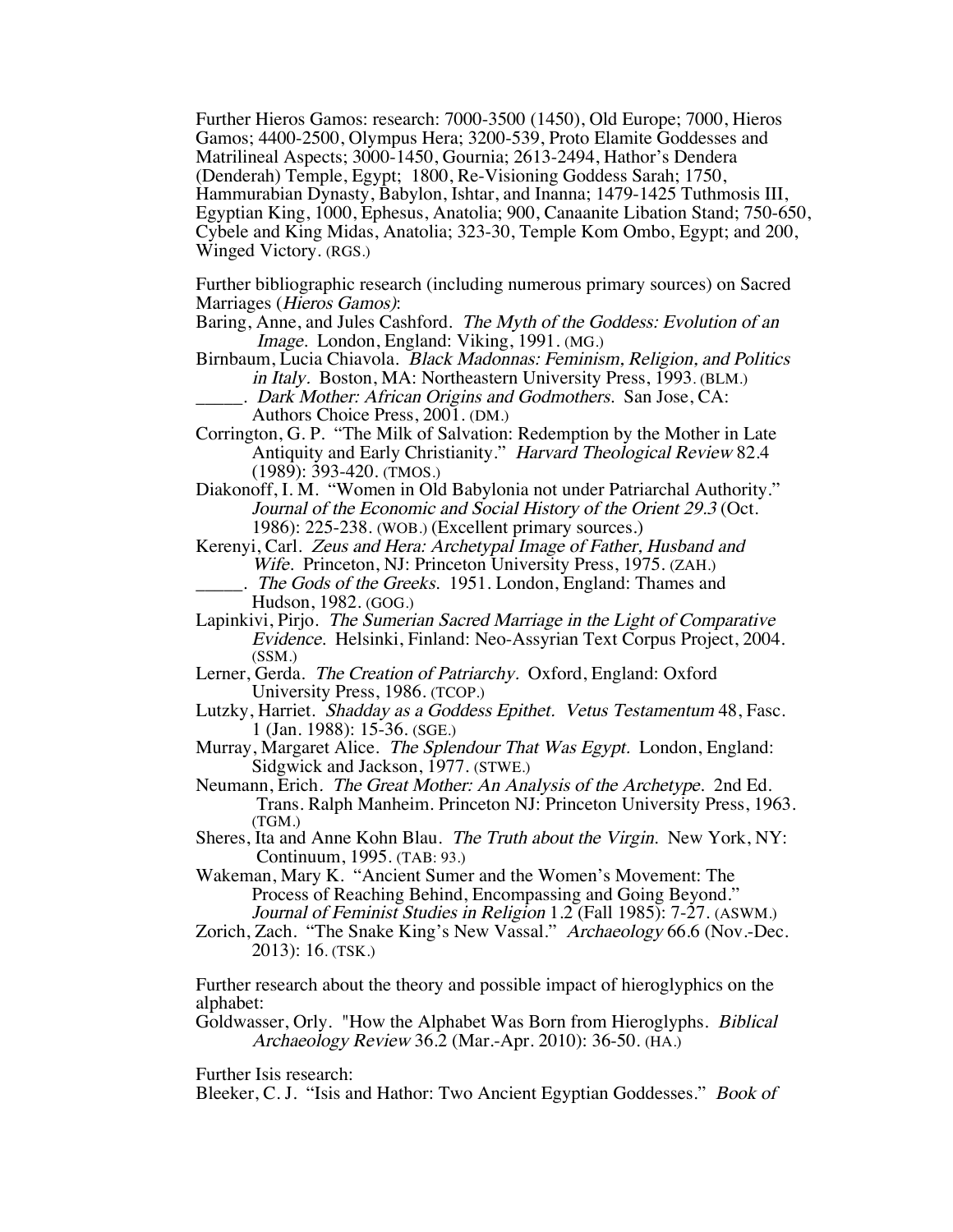The Goddess, Past and Present: An Introduction to Her Religion. Ed. Saul M. Olyan. New York, NY: Crossroads Press, 1988. 29-48. (IAH.)

- Budge, E. A. Wallace. The Gods of the Egyptians. New York, NY: Dover, 1969. (TGTE.)
	- \_\_\_\_\_\_. "Introduction." The Book of the Dead: The Hieroglyphic Transcript and Translation into English of the Papyrus of Ani. 1895. Avenel, NJ: Gramercy Books, 1994. (BD.)
- Erman, Adolf. Life in Ancient Egypt. 1894. Tran. H. M. Tirard. London, England: Constable Publications, 1971. (LIAE.)
- Hornung, Erik. Conceptions of God in Ancient Egypt: The One and the Many. Ithaca, NY: Cornell University Press, 1982. (CGA.)
- Lubell, Winifred Milius. "Temples of the Great Goddess." Heresies: A Feminist Publication on Art and Politics. (Revised Edition). 2.1, Issue 5 (1982): 32-39. (TGG.)
- Lesko, Barbara S. The Remarkable Women of Ancient Egypt. Providence, RI: BC Scribe, 1987. (RW.)
	- \_\_\_\_\_. Ed. Women's Earliest Records: From Ancient Egypt and Western Asia. Atlanta, GA: Scholars Press, 1989. (WER.)
- . The Great Goddesses of Egypt. Norman, OK: University of Oklahoma Press, 1999. (GGOE.)
- Showerman, Grant. The Great Mother of the Gods. 1902. Chicago, IL: Argonaut, 1969. (GMG.)
- Witt, Reginald Eldred. Isis in the Graeco-Roman World. (Isis in the Ancient World.) Ithaca, NY: Cornell University Press, 1971. (IG.)

Further research on writing plus Vinca – and – Tisza sacred script: 5500-5000, Old European Writing Examples from Sicily; 5400-3200, Ancient Aphrodite: Chalcolithic or Copper Age; 5300-4300, Climactic Phase and Script in Old Europe; 5000-4900, Inanna, Uruk, and Mesopotamia; 3400-2900, Mesopotamian Writing from the Protoliterate Period; 3100-2600, Proto Bronze Age Crete, Writing and Heroes; 3000-2000, Anatolia; 2300, Sumerian Transitions; 2000- 1450, Middle Bronze Age Crete; 2000, Asherah; 1900-1800, Dawning of the African Alphabet and Egyptian Aniconic Goddess Triangle; 1600, Mycenaeans Dominant on Greek Mainland; 1100-800, Iron Age; 1100-800, Mediterranean Dark Ages; 668-626, Sumerian Mythology; and 500-400, Classical Greek Era and Leading Male Authors. (RGS.)

Further Isis research: 4000-3000, Egypt; 3000-2780, Egyptian Bronze/First Dynasty c. 3000; 1479-1425, Tuthmosis III, Egyptian King; 400, Cathedra Goddess Isis; and 370, Isis and Philae, Egypt. (RGS.) (Also see CE entries: 45, Plutarch and Isis; 376, Isis and Ostia, Rome; 391, Roman Pagan Rites Attacked; and 1600, Catholic Inquisition and Isiac Theology.) (RG.)

Further bird goddess research: 8000/7000-5000, Early Neolithic; 6500-5600, Sesklo, Greece; 5500-3500, Cucuteni (Tripolye) Culture; 5500-4000, Dimini Culture Replaces Sesklo Culture; 5400-4100, Vinca Culture and Bird and Snake Culture; 5400-3700, Tisza Culture; 5000, Lengyel Culture Replaced Linearbandkeramik, Old Eastern Europe; 4000, Nile Bird Goddess, Egypt; 4000- 3000, Egypt, Africa and Cathedra Goddesses; 3000-2780, Egyptian Bronze Age/First Dynasty c. 3000; 3000-2000, Anatolia; 3000, First Dynasty, Egypt; 2400, Lilith and Eve; and 370, Isis and Philae, Egypt. (RGS.)

Further overview of the Egyptian Bronze Age: 3000-2780, Egyptian Bronze Age/First Dynasty. (RGS.)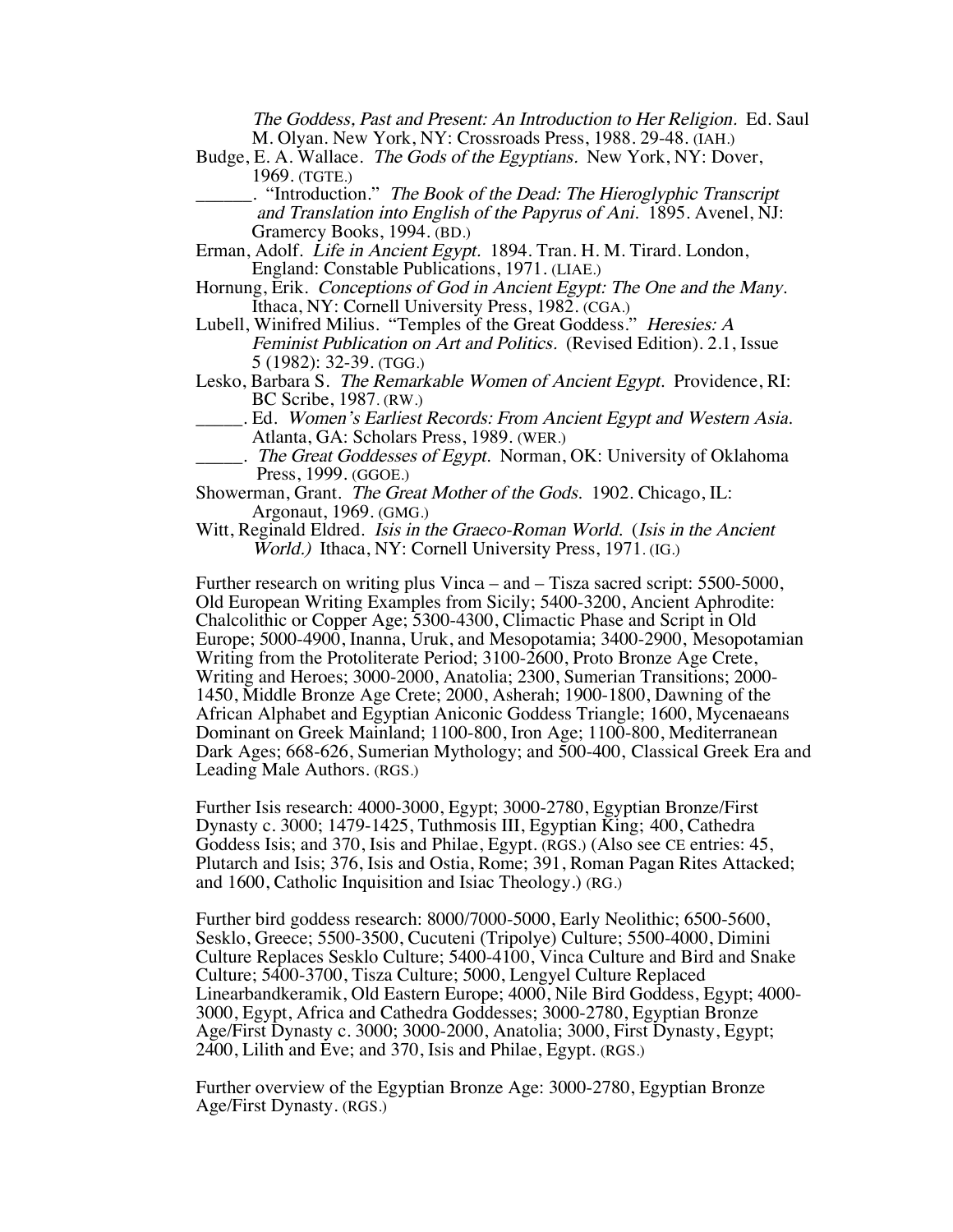IMAGE: EGYPTIAN SUN GOD RA AT HATSHEPSUT'S TEMPLE: LUXOR, EGYPT. DESCRIPTION: STANDING SUN GOD RA, "COMPLETED BY ABSORBING OTHERS." (TGTE.)

SLIDE LOCATION EGYPT, SHEET 32, ROW 2, SLEEVE 2 SLIDE #194. BCE. CO\_EGY\_S32\_R2\_SL2\_S194.jpg

SHOT ON LOCATION: IN THE PUNT COLONNADE AT HATSHEPSUT TEMPLE IN THE WEST BANK VALLEY OF QUEENS: LUXOR, EGYPT.

NOTE 1: "PUNT IS THE MODERN COAST OF ERITREA AND SOMALIA (BWA: 79)." NOTE 2: NEITH WAS ALSO KNOWN AS UTU THE GREAT ONE. AS UTU, SHE IS CREDITED FOR HAVING BIRTHED GOD RA (FE: 94-95; RGS). NOTE 3: FIELDWORK PROJECT 1989.

IMAGE: EGYPTIAN SUN GOD RA AT HATSHEPSUT'S TEMPLE: LUXOR, EGYPT. DESCRIPTION: DETAILS OF STANDING SUN GOD RA, "COMPLETED BY ABSORBING OTHERS." (TGTE.)

SLIDE LOCATION EGYPT, SHEET 32, ROW 2, SLEEVE 3, SLIDE 195. BCE. CO\_EGY\_S32\_R2\_SL3\_S195.jpg

SHOT ON LOCATION: IN THE PUNT COLONNADE AT HATSHEPSUT TEMPLE IN THE WEST BANK VALLEY OF QUEENS: LUXOR, EGYPT.

NOTE 1: "PUNT IS THE MODERN COAST OF ERITREA AND SOMALIA (BWA: 79)." NOTE 2: NEITH WAS ALSO KNOWN AS UTU THE GREAT ONE. AS UTU, SHE IS CREDITED FOR HAVING BIRTHED GOD RA (FE: 94-95; RGS). NOTE 3: FIELDWORK PROJECT 1989.

IMAGE: BLACK GODDESS ISIS IS THE EYE OF RA: EGYPT. PHOTO: © GSA. DESCRIPTION: BLACK GODDESS ISIS IS THE EYE OF RA. SLIDE LOCATION EGYPT, SHEET 40A, ROW 1, SLEEVE 2, SLIDE #352, BCE. CO\_EGY\_S40A\_R1\_SL2\_S352.jpg

SHOT ON LOCATION: MUSEUM OF EGYPTIAN ANTIQUITIES: CAIRO, EGYPT. NOTE 1:

EYES OF ISIS INSIDE TOMBS OF EGYPTIAN PHARAOHS LOOKED TO ETERNITY. …THE UBIQUITY OF THE BELIEF IN THE 'EVIL EYES' MAY CONVEY THE WIDE – SPREAD POPULAR APPEAL OF THE DARK MOTHER, AS WELL AS PATRIARCHAL ANXIETY BEFORE THE MOTHER'S RIVETING GAZE (DM: 14-15).

NOTE 2: ISIS (EYE OF RA) WAS ALSO A SEATED BIRD GODDESS WITH ABBREVIATED WINGS, FULL THIGHS AND BUTTOCKS. (MG: 246.) NOTE 3:

ADDITIONALLY, THE ROYAL URAEUS (WEDJAT) OR COBRA IS ONE OF THE EGYPTIAN HIEROGLYPHIC SYMBOLS FOR THE GODDESS, ISIS. AS SUCH, THE COBRA (URAEUS) WAS UNDERSTOOD AS A THIRD EYE, ANALOGOUS TO HER WISDOM, PROTECTION AND MYSTICAL INSIGHT. THEREFORE IT IS NOT UNUSUAL TO FIND EGYPTIAN DEITIES AS WELL AS TEMPLE ENTRANCES AND DOORWAYS FRAMED BY THE URAEUS (RGS).

NOTE 4: FIELDWORK PROJECT 1989.

IMAGE: BLACK KA GODDESS ISIS: EGYPT.

PHOTO: © GSA. DESCRIPTION: SARCOPHAGUS WITH KA GODDESS ISIS IN STAR STUDDED GOWN. EXTERIOR INC. KING PSUSENNES I AND OSIRIS. SLIDE LOCATION EGYPT, SHEET 41, ROW 2, SLEEVE 3, SLIDE #374, BCE. CO\_EGY\_S41\_R2\_SL3\_S374.jpg

SHOT ON LOCATION: MUSEUM OF EGYPTIAN ANTIQUITIES: CAIRO, EGYPT. NOTE 1:

> A FURTHER INTERPRETATION OF THE KA SYMBOL IS THE SARCOPHAGUS OF ISIS: WITH HER HANDS HELD ABOVE HER HEAD IN A CELEBRATION ORANT POSTURE (DM: 12), SHE DRAWS DOWN THE UNIVERSAL KA ENERGY INTO HER PERSONAL BA SPIRIT SOUL. AS UNDERWORLD GODDESS OF DEATH AND TRANSITION, ISIS RE-MEMBERS, RE-VIVES HER BA SPIRIT SOUL (BIRD) WITH THE UNIVERSAL KA OR SPIRIT SPARK (RGS). (RGS: 1900-1800, DAWNING OF THE AFRICAN ALPHABET AND THE ANICONIC GODDESS TRIANGLE).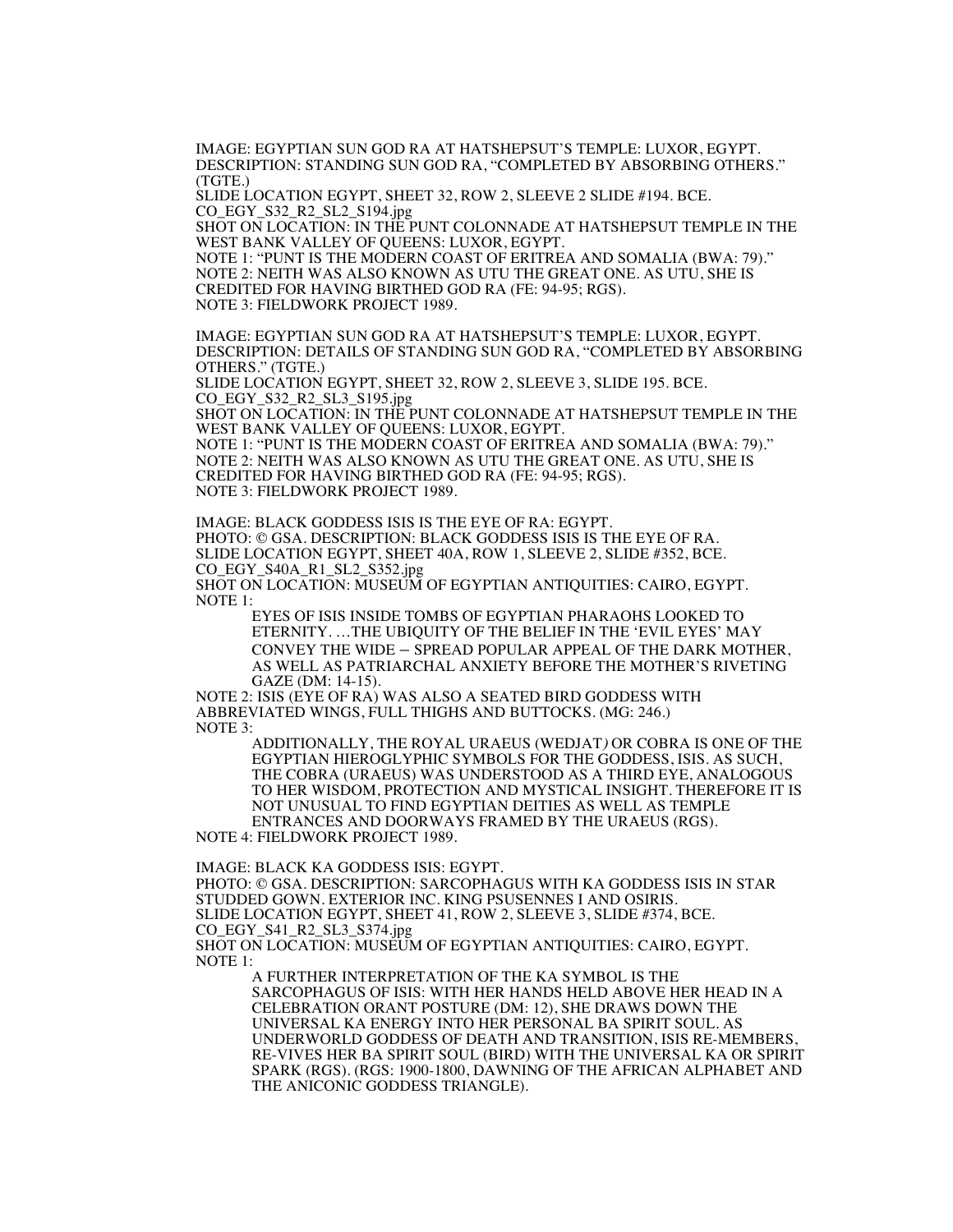NOTE 2: FOR A FULLER DISCUSSION ON THE KA BA, SEE MYTH OF THE GODDESS. (MG: 245-246.)

NOTE 3: FOR AN EXCELLENT ROCK ART ORANT EXAMPLE, SEE: ANATI, EMMANUEL. ROCK-ART IN CENTRAL ARABIA. VOL. I. LOUVAIN, FRANCE: INSTITUT ORIENTALISTE, 1968. 76-78, FIG. 43 AND PLATE XXIV. (RACA.) NOTE 4: FIELDWORK PROJECT 1985-1989.

IMAGE: SEATED PRE-DYNASTIC BIRD GODDESS ISIS: EGYPT. PHOTO: © GSA. DESCRIPTION: CATHEDRA DEITY ISIS OR AU-SET, (SEAT OR THRONE) AS SEATED BIRD GODDESS WITH DOWNTURNED WINGS, FULL THIGHS AND BUTTOCKS.

SLIDE LOCATION EGYPT, SHEET 40, ROW 2, SLEEVE 2, SLIDE #343, PREDYNASTIC. CO\_EGY\_S40\_R2\_SL2\_S343.jpg

SHOT ON LOCATION: MUSEUM OF EGYPTIAN ANTIQUITIES: CAIRO, EGYPT. NOTE 1: AN ICONOGRAPHIC INTERPRETATION OF ENTHRONED CATHEDRA GODDESS ISIS INCLUDES HIEROS GAMOS. (APL: 2-23-1999.) NOTE 2: "THE HIEROS GAMOS FROM WHENCE A ROYAL SOVEREIGN GETS HIS [OR HER] POWER AND THIS IS THE GODDESS HERSELF (APL: 2-23-1999).' NOTE 3: "NATIONALLY THE MOST IMPORTANT GODS [DEITIES] WERE DISTINGUISHED BY BEING REPRESENTED SEATED ON THRONES AND CARRYING THE EMBLEMS OF LIFE AND POWER (BATB: 30).

IMAGE: CATHEDRA THRONE: HATSHEPSUT TEMPLE, EGYPT. PHOTO: © GSA. DESCRIPTION: RELIEF OF A CATHEDRA THRONE SURROUNDED BY SEVEN, LOWER EGYPT COBRAS, ROYAL WEDJAT OR THE URAEUS X 2 : LOCATION IS IN THE PUNT COLONNADE AT HATSHEPSUT TEMPLE. BCE. SLIDE LOCATION EGYPT, SHEET 33, ROW 2, SLEEVE 2, SLIDE #213,. CO\_EGY\_S33\_R2\_SL2\_S213.jpg

SHOT ON LOCATION: WEST BANK VALLEY OF QUEENS: LUXOR, EGYPT. NOTE 1: AN ICONOGRAPHIC INTERPRETATION OF THE CATHEDRA (ENTHRONED) GODDESS, THE ANKH, AND ROYAL WEDJAT (URAEUS) INCLUDES HIEROS GAMOS. (APL: 2-23-1999.)

NOTE 2: CATHEDRA (ENTHRONED). "THE FEMALE POWER BEHIND THE THRONE – BE IT THAT OF A QUEEN, PRINCESS OR GODDESS (CK: F1; RGS)." NOTE 3: "THE HIEROS GAMOS FROM WHENCE A ROYAL SOVEREIGN GETS HIS [OR HER] POWER AND THIS IS THE GODDESS HERSELF (APL: 2-23-1999).' NOTE 4: WEDJAT OR WADJET IS ALSO KNOWN AS EDJO, UDJO, OR BUTO. NOTE 5: "NATIONALLY THE MOST IMPORTANT GODS [DEITIES] WERE DISTINGUISHED BY BEING REPRESENTED SEATED ON THRONES AND CARRYING THE EMBLEMS OF LIFE AND POWER (BATB: 30)." NOTE 6: FIELDWORK PROJECT 1989.

IMAGE: CATHEDRA MOTHER GODDESS ASHERAH: TEL TAANACH, CANAANITE (NORTHERN ISRAEL.) IMAGE © GSA. DESCRIPTION: MOTHER GODDESS ASHERAH (OR ASTARTE) (GGL: 147) SEATED ON A CATHEDRA THRONE BETWEEN TWO LIONESSES. LOCATION TEL TAANACH. SLIDE LOCATION, SHEET , ROW , SLEEVE , SLIDE #, BCE. NOTE 1: ASHERAH WAS THE PROTOTYPICAL MOTHER GODDESS OF THE SEVENTY CANAANITE GODS AND KNOWN AS "QNYT 'LIM, 'PROCREATRESS OF THE GODS' OR 'UM  $L(M)$ : 'MOTHER OF THE GODS.'" (AMST: 47.) NOTE 2: GODDESS ASHERAH WAS WORSHIPED IN ISRAEL FROM THE DAYS OF THE FIRST SETTLEMENT IN CANAAN, AS THE HEBREWS HAD TAKEN OVER THE CULT [CULTURES] OF THIS GREAT MOTHER GODDESS FROM THE CANAANITES. (HG: 45.) NOTE 3: AN ICONOGRAPHIC INTERPRETATION OF THE CATHEDRA GODDESS INDICATES HIEROS GAMOS. (APL: 2-23-1999.) NOTE 4: "THE HIEROS GAMOS FROM WHENCE A ROYAL SOVEREIGN GETS HIS [OR HER] POWER AND THIS IS THE GODDESS HERSELF (APL: 2-23-1999)." NOTE 5: FIELDWORK PROJECT. PHOTO NOTE: ILLUSTRATION TBD, CHRISI KARVONIDES.

IMAGE: ENTHRONED ISIS NURSING HORUS: EGYPT. PHOTO: © GSA. DESCRIPTION: HORUS NURSED BY CATHEDRA ISIS ON HER THRONE, SOURCE OF ROYAL LINEAGE.